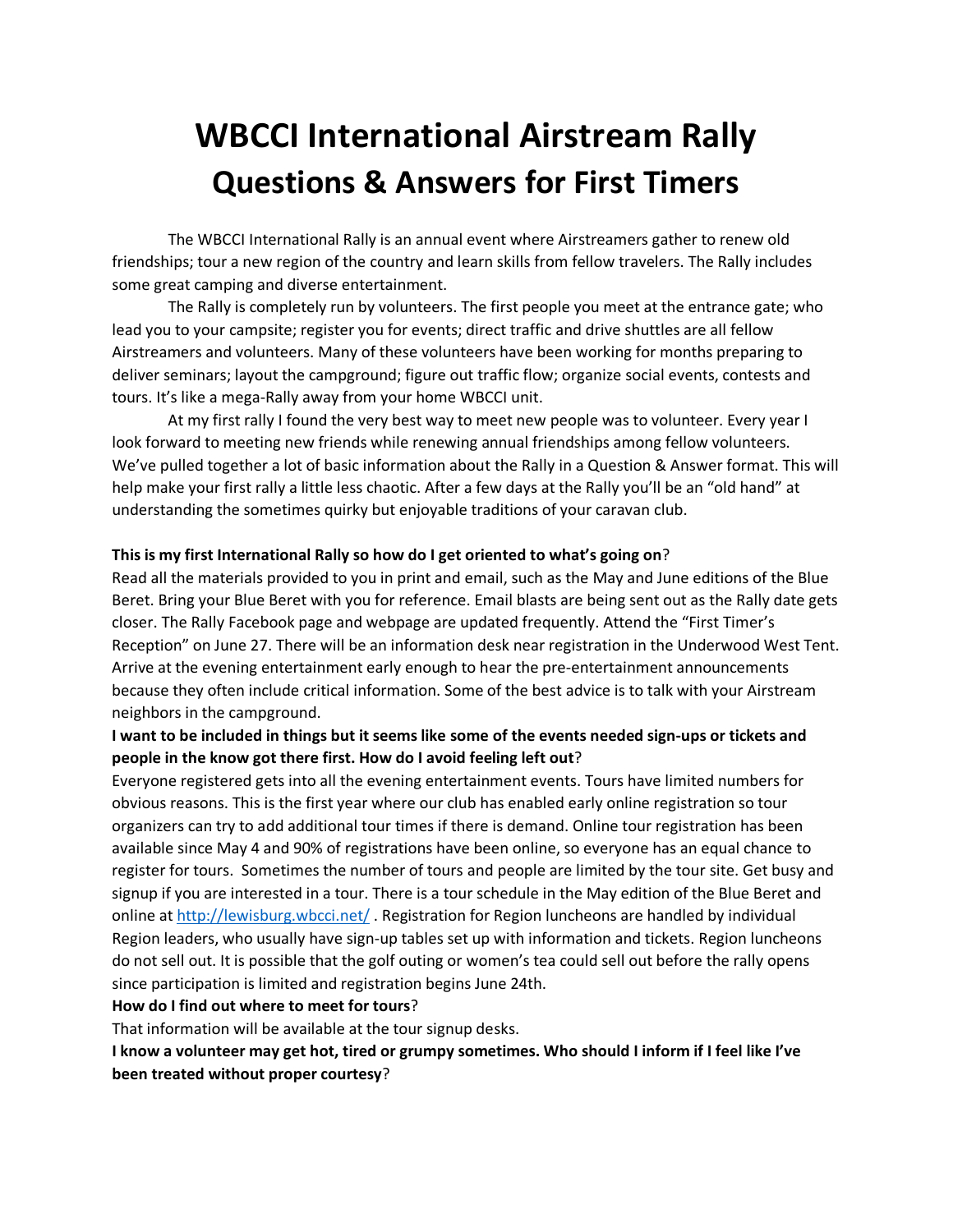You can speak with any WBCCI national officer; ask your local unit delegate to pass the information along or leave the facts at the Information Desk. It is helpful if you can remember the time, date and name. Remember that everyone is a volunteer and sometimes they get worn out and let their good manners slip. Everyone deserves to be treated with respect. Personally, I've never had this happen to me so I suspect it would be a rare occurrence.

# **Is there a time-schedule for the shuttle? How do I find out about the route and times? Does the shuttle run late when the entertainment is ending**?

The shuttle route is marked with "shuttle stop" signs. You can usually see the routes from most locations in the campground. It runs during daylight hours, with some rides added just before and after night entertainment events.

## **Where can I get a Wi-Fi connection**?

The fairground plans to expand its portable WiFi transmitters throughout the campground. The signal will be stronger in any of the main buildings.

# **How do I find where my friends are camped on the Fairground**?

A Locator List will show where everyone is parked. It is updated daily and posted in a prominent location, usually near the registration tables. Use it to find friends or members of your local unit.

**Is there someplace I can go to cool off if there is a particularly hot day?**

Most of the seminar buildings are air conditioned.

# **What's the Fairground policy on alcohol**?

The WBCCI watchwords on alcohol are "Be discreet and don't overdo it." The Fairground plans to open a cash bar about 4 p.m. through July 3 at the Underwood Building to serve West Virginia wine, beer and distilled spirits.

## **Can we have a campfire at our campsite**?

The Fairground prefers to keep campfires to a minimum because trailers will be parked close. A fire ring will be necessary. Never leave a campfire unattended or smoldering.

# **What is the "bullpen" that people keep talking about**?

The "bullpen" is a large open parking area when you immediately pull into the Fairground for registration verification prior to being led to a campsite. Watch for flaggers along the highway and follow their directions. The bullpen was designed as a waiting or holding area before going through to parking. Sometimes the bullpen can seem pretty crowded when a caravan group arrives. You can spend a night in the bullpen without any hookups.

# **Can you walk me through the sequence of what I'm supposed to do when I pull into the Fairground the first time**?

First of all, arrive at the right time. Parking happens only 8 a.m. to 4 p.m. Monday through Saturday (after 1 p.m. Sunday) because every rig is escorted to a campsite. Plan on dry camping in the bullpen if you arrive after 4 p.m.

Here are the steps:

- 1.) Watch for the traffic flaggers and follow their directions to the correct Fairground entrance. Arriving with full fresh-water tank but empty black/grey tanks.
- 2.) You will be greeted first by a Welcoming Committee that will give you a goodie bag packed with local information.
- 3.) Next you will meet the Verification Committee members. Have your Rally registration receipt in the cab of your tow vehicle because they need to see it.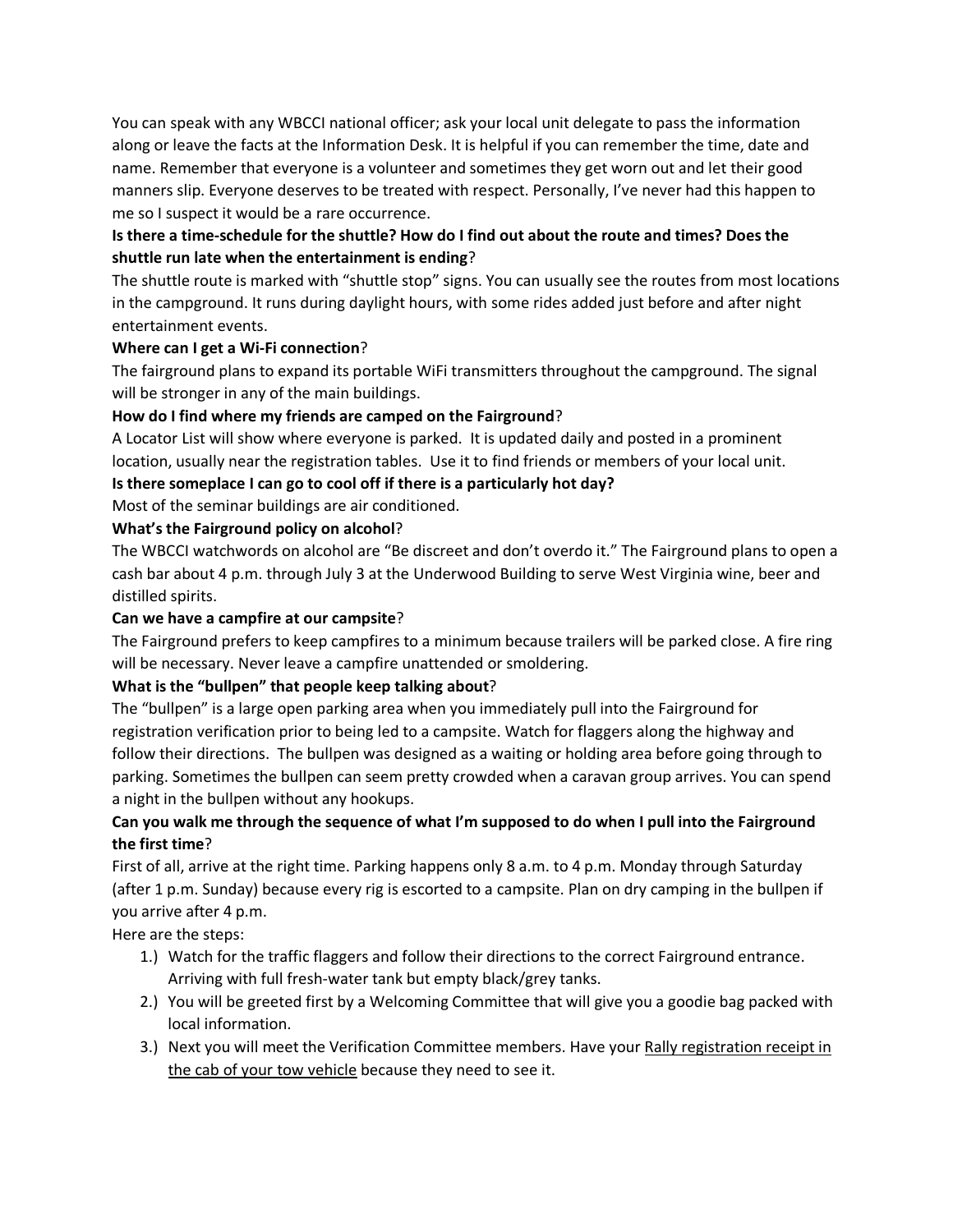- 4.) One of the Verification Committee members will put a small colored sticker on your Airstream as proof you've been checked through.
- 5.) Wait in line until they send you forward to a holding area where a parker in a golf cart will assemble a small batch of trailers to lead to the campsites.
- 6.) Follow the golf cart leader carefully. Watch for pedestrians and be prepared to stop quickly.
- 7.) At the campsites there will be at least two parking assistants to help position the Airstreams in a neat row. The campsites are relatively close together.
- 8.) Set up your Airstream. The campground is hilly so you should have extra leveling blocks. Most of the electrical hookups are 30 amp. There are about 150 sites with 50/20 amp service so you should have your 50/30 amp converter plug accessible.
- 9.) After setup you'll go to Underwood for Rally registration. Go to registration as soon as possible to get your tags, tickets, etc. When you first enter the Fairground and are greeted by the Welcoming Committee you might want to ask what hours the rally registration tables are open on that particular day.
- 10.) Don't get anxious. It is a complicated process to park more than 700 Airstreams at a Fairgrounds. Everyone helping is a volunteer and an Airstreamer, just like you.

# **Where will I be able to get potable water**?

You can get drinking water at any of the full amenity campsites. Every bath house has outdoor spigots that are marked as potable or non-potable. There are showers in the bath houses.

# **Is there a sewage dump site on the Fairground? Where is it located? Will there be mobile sewage pump-outs?**

There is a dump station beside bathhouse #1 and another 100 yards to the west of bathhouse #1. Pump outs will be arranged through WBCCI. Pump outs, where a truck comes to your trailer to pump out the black and grey tanks, are planned during the Rally. It is usually on a 4 or 5-day cycle (the reason for arriving with empty black/grey tanks). Information on pump outs will be available at registration.

## **Is "Airstream Time" observed at the Rally**?

Events at the rally generally begin either on time or a little early, especially meals. Though the evening program says the entertainment will begin at 7:15 p.m., it will actually start as soon as the 7 p.m. announcements are finished. You might notice that many Airstreamers arrive earlier to group seats with their friends. In other words, "If you're on time; you're late."

## **What is a "set up**?"

"Set ups" are plates, silverware and beverages.

## **Can I buy a blue beret at the Rally**?

The WBCCI store will be open so you can purchase badges, flags, pins, stars, big red numbers, decals and berets.

## **What are "sign-up tables?"**

"Sign-up tables" are where you register for events that require pre-registration, i.e. SnapShot, Photo Print Contests, Hobby Show, Art Show, Unit Publications, Golf, Crafts, Games, Ladies Tea. Sign up tables will open on June 24 near Rally Registration at the Underwood Tents.

## **Can I attend the Delegates meeting on June 30**?

Everyone is welcome to the Delegates Meeting. Delegates have assigned seating and the general attendees are not allowed to sit with the delegates. This is the meeting where delegates representing their home units vote on club business. There is often vigorous public debate among the delegates.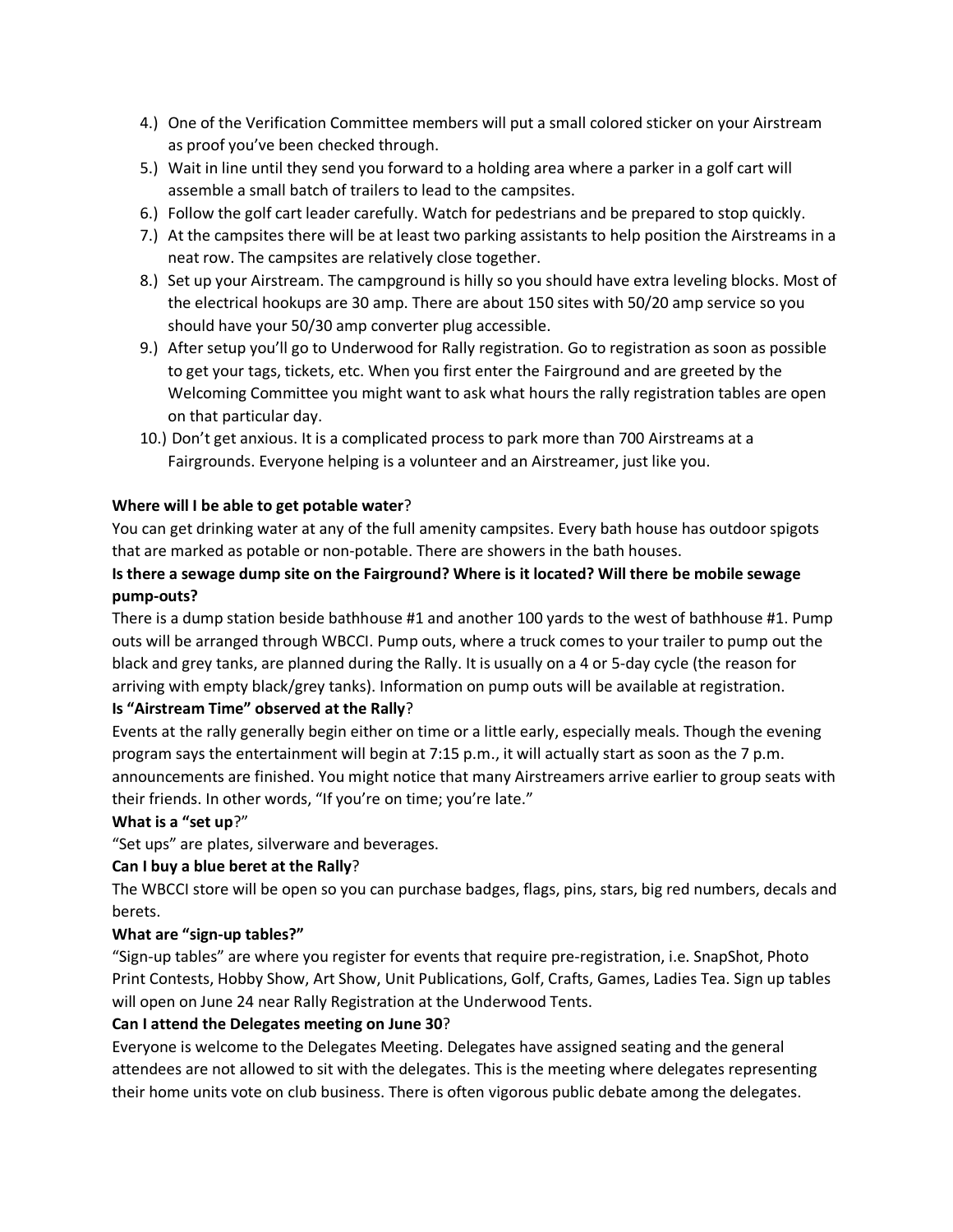## **Am I allowed to talk at the International Board of Trustees (IBT) Seminar and Meeting on July 5**?

The IBT Seminar and Meeting is where the club conducts its business. All members are welcome to attend. Members may speak at the *Seminar.* Only the IBT members (International Officers, Region Presidents and Vice Presidents) can speak at the *Meeting*.

## **I'm confused about when the Rally really begins**?

Why would you be confused? Is it just because your parking pass lists a June 21 parking date; registration begins on June 25 and the Rally official opening is June 28. No problem. It's a historical quirk of a traveling club where people travel across the nation to location thousands of miles from home. To further complicate the issue, several dozen volunteers arrive even weeks earlier to begin laying out the campsites, making signs, practicing music and coordinating with facilities management. Relax and have fun.

# **I have a new Airstream but I'd like to hang out with the Vintage Airstream Club because they seem to be a fun group. Can I**?

The Vintage Airstream Club, known as "The VAC," parks together at the campground. They will hold a number of activities under their tent. All rally attendees are welcome to attend. Their outdoor movie nights will be listed in the program (take your chair, jacket and bug spray). The VAC parade and open house are "don't miss it" events on June 29.

## **Will we be able to hear about the Airstream company from its executives**?

Airstream Vice President of Sales Justin Humphreys delivers his annual update on the Airstream company June 29. You have to be present to win the cool free stuff Mr. Humphreys gives out in a megaraffle.

## **I don't care for attending a rally over the July 4th Holiday. Will our club try any other dates**?

Yes. The 2017 International Rally will be held July 22-29 in Escanaba, MI. This is a historical change for the club in response to requests from the membership.

#### **Can I bring my dog with me to the seminars**?

The Fairground prefers to keep dogs out the buildings. A service animal can be brought into the buildings and must be leashed, per County regulations. Animals can be brought into the buildings in event of a weather emergency and must on a leash or crated.

## **How do I find out where the seminar rooms are located**?

Information will be in the printed program booklet you get at registration. Except in late emergencies, room changes are usually sent out in a text message and posted on the 2016 Lewisburg Rally Facebook page and a daily email sent to everyone at the rally.

## **Will there be Q & A time in the seminars so I can get my questions answered**?

All speakers are supposed to allow time for questions. Some speakers prefer to answer questions as they move through their presentation while others like to hold questions until the end. If you can't get your question asked during the meeting there is usually time afterward to speak privately with the presenter.

**Who is supposed to introduce the seminar speakers and remind people to quiet cell phones, etc**.? Presenters make their own introductions and briefly explain their qualifications. You can help all of us figure out ways to effectively remind people to silence their cell phones in any meeting. If you need help learning how to silence a cell phone stop at the Tech Help desk.

**Will the exterior maintenance seminar address cleaning and maintaining the finish on newer trailers**? Yes, Rick March of Airstream will hold a seminar on "Upgrades and Exterior Maintenance" on June 29.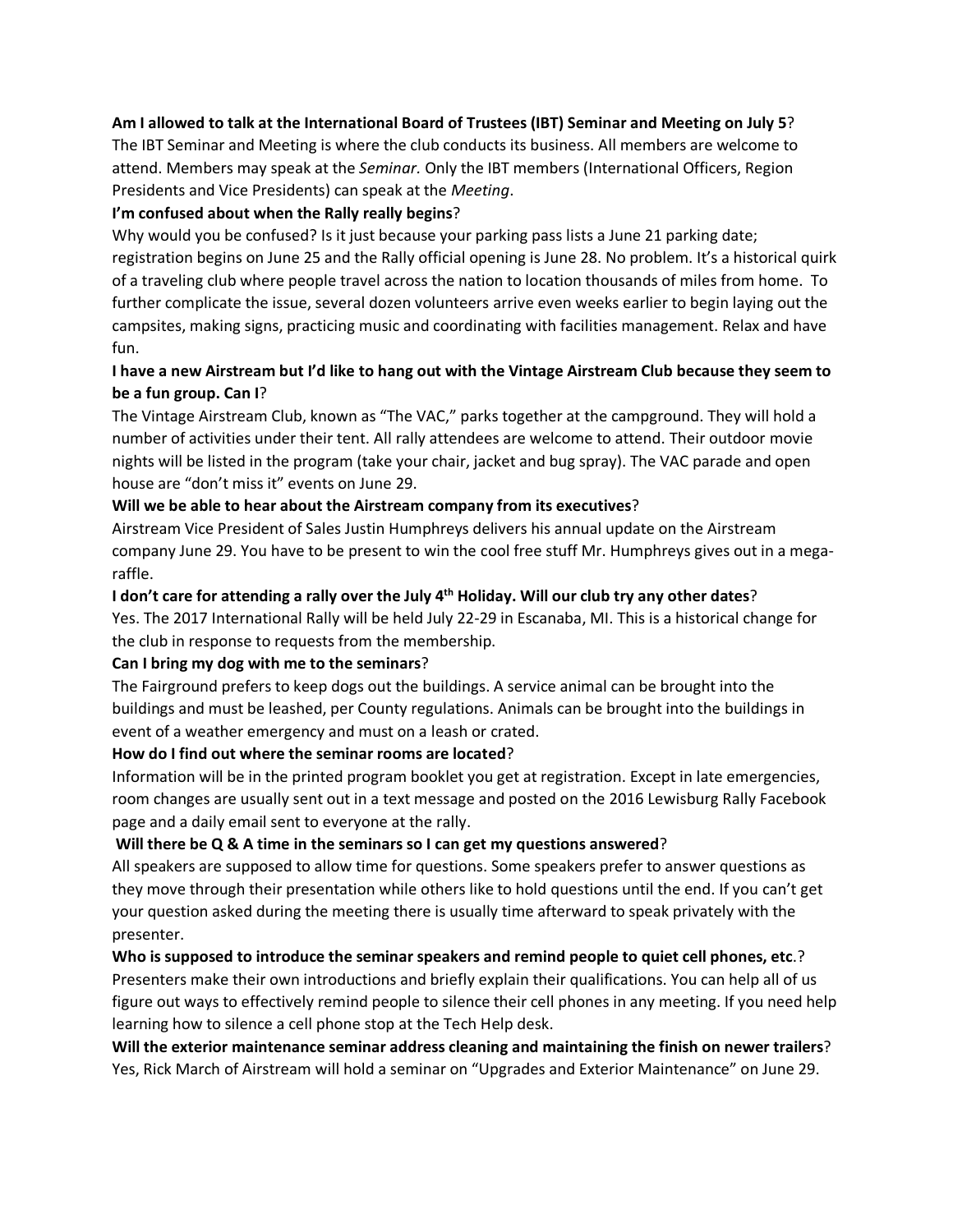# **Are there seminars on simpler maintenance items, like cabinet hinges, replacing LEDs, clear coat scratches, Fantastic Fans, etc**.?

There are several seminars where these topics could come up. Rick March of Airstream will hold a seminar on "Interior Maintenance Tips" July 1 that will include information on hinge adjustment. Later that day, Dave Schumann will lead a seminar on "General Airstream Maintenance" that will touch on basic operation of electrical systems and holding tank maintenance. Either of these seminars would be a good place to get questions answered. Once you recognize the seminar leaders then it easier to approach them at any time during the rally with maintenance questions.

## **Will Airstream offer a seminar on the Airstream Interstate B-van**?

Tom Carmichael from Airstream of Virginia and Stafford RV said he will have an Interstate at the rally for you to examine. Tom is WBCCI #2212 of the Northern Virginia Unit. If you want to arrange a specific time for a personal tour at the Rally you can contact him at cell phone 804-245-1710.

#### **Are there seminars on vintage trailer restoration?**

Go to the VAC open house on June 29 from noon to 3 pm. The open house is a good time to see the vintage Airstreams and talk with owners. This one-on-one is a good way to ask questions about what the owners did with their trailer restoration and why. During the open house the VAC also holds the Concour's d'Elegance competition, and judges will be reviewing and grading vintage Airstreams entered into the competition.

## **What seminar will help me learn what tools I should be carrying**?

That would be a good question to ask at any of the maintenance seminars. The seminar on "Introduction to Caravanning" on July 2 will have Dave Schumann going through a list of the tools and other items you ought to have packed for a caravan.

## **Is there a clinic on communications on the road**?

The Technology Help Desk in the Underwood Building can help you with information.

#### **Why do some seminars begin so early in the morning**?

There are a lot of seminars to fit in to the Rally schedule.

#### **Will there be any seminars on organizing and storage inside my Airstream**?

Several different seminars touch on this topic. The seminars "Rock Your RV" and "Time to Tailgate" include information on space saving ideas for the kitchen.

#### **Is there a seminar on what I should expect on a caravan**?

The "What is a Caravan" seminar is planned for June 30. In addition, there will be a caravan DVD Media Display set up in the Douglas Annex. Most of the caravan leaders have information tables with additional information and sign-up schedules. It is a good idea to discuss your interest with the caravan leaders since each caravan is unique. Caravans are one of the best benefits of WBCCI membership. Don't get discouraged because so many are filled. Sign up anyway to get on the "wait list;" or sign up for a caravan 2 or 3 years out.

#### **Has anyone thought about a seminar on meal planning for trips or happy-hour cooking**?

There will be a seminar titled "Time to Tailgate" on June 30. There will be a presentation on "convection/microwave cooking" July 1.

#### **What should I do if the seminar room is too crowded**?

If there is no seating and you prefer not to stand, ask the presenter to post the seminar notes to the Lewisburg website. They can be sent to [ecc@wbcci.net.](mailto:ecc@wbcci.net) It probably won't be a problem this year with the Fairground facilities.

**Is there a signboard or bulletin board where seminar changes are posted dail**y?